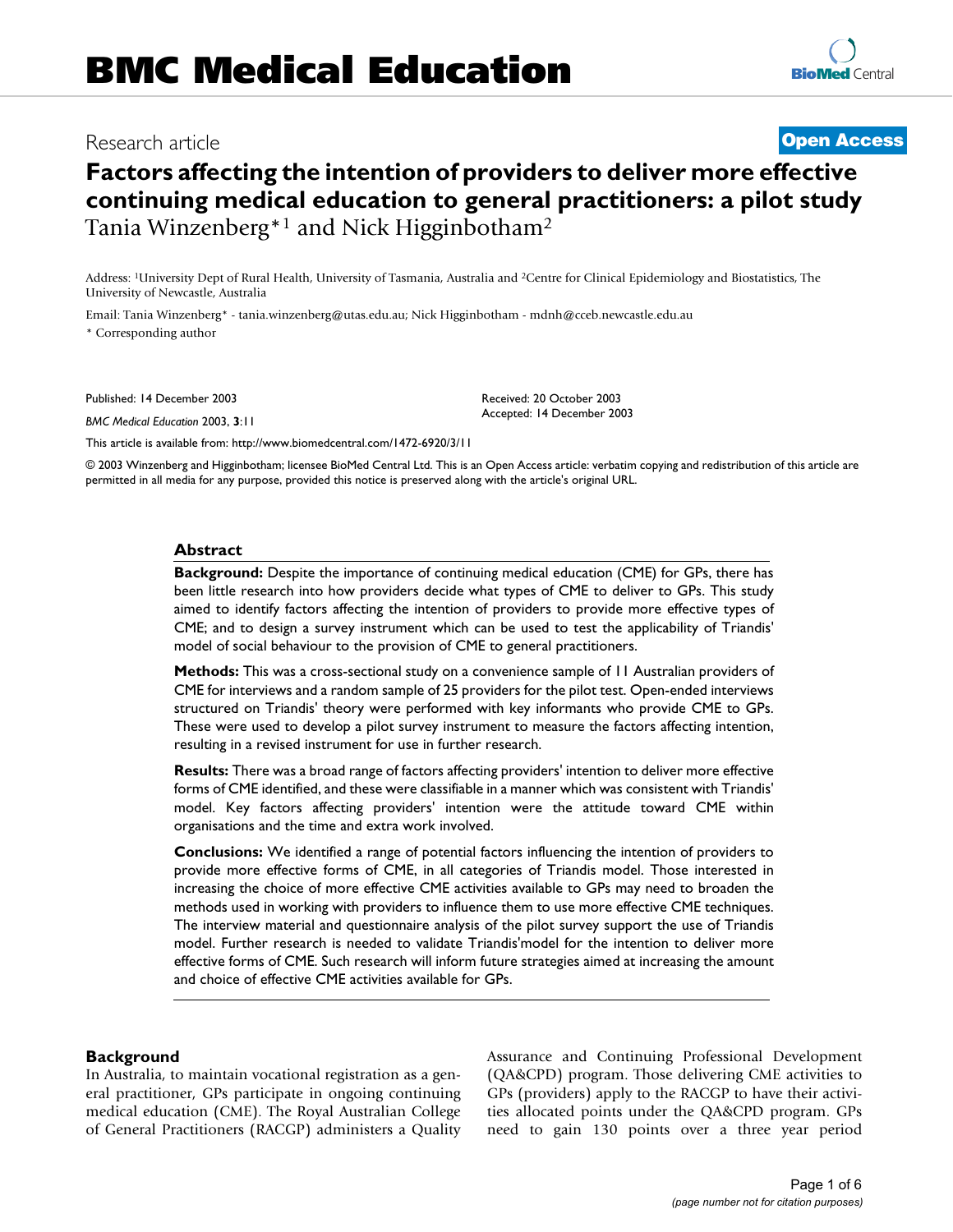(triennium). Research into CME has identified factors in educational activities that are associated with better educational results [1-3]. The RACGP QA&CPD Program has incorporated this research into the point allocation process for CME activities. Differential point allocation means that activities allocated 3 points per hour (3 pph)ph and clinical audit (CA) points in this system have attributes consistent with more educationally effective CME activities. Despite point allocations favouring more effective categories of CME activity the percentage of educational activities developed which fall into these categories is low. In the 1996–98 triennium clinical audit activities made up 10% of approved applications and 3 point per hour activities made up about 2% of applications. Comparative figures for the 1999–2001 triennium are 5% clinical audits and 4% 3 pph. There is a significant gap between the amount of more effective activities being produced by providers and the amount that would be desirable. This in turns limits GPs choices of topics covered by more effective forms of CME.

The delivery of CME is an important issue. Considerable money is spent delivering CME to GPs. A total of 3.78 million dollars is spent by divisions of general practice on CME for GPs in Victoria alone [4]. As is reflected in the GP Strategy Review [5] government and consumers expect to see outcomes from the resources spent on CME.

One possible theoretical framework for investigating providers' decisions about the types of activities they choose to deliver is Triandis' theory [6] of social behaviour. This seeks to explain the reasons for behaviour using a comprehensive multifactorial model. The equation for this model is: Probabilty of Act = (Habit + Intention)(Motivation  $\times$ Facilitating Conditions). The intention component of the model is defined as the self-instruction to perform an act and is represented by the equation:

Intention = Social Factors + Affect toward Behaviour + Value of Perceived Consequences of Behaviour.

In this equation, intention is defined as above. Social factors are subjective factors based on what the individual sees as the correct thing to do from the point of view of the individual's moral code and previous interaction with others. These include personal normative beliefs, normative beliefs, role beliefs, self-concept and interpersonal agreements to act. Affect describes the direct emotional response the person feels at the thought of doing the behaviour. Perceived consequences are the individual's perception of the likely outcome of a particular behaviour, and the value the individual puts on this outcome.

Triandis' model has been assessed in the context of predicting intention for health related behaviours [7-9] and it has been used as a framework for providing information to guide developing education in the context of health promotion programs [10-13]. Triandis model has also been used to examine the attendance of interns at resident rounds training sessions in a large Australian metropolitan teaching hospital [14].

A review of the literature shows that there has been relatively little research into providers of CME. Studies of the barriers facing providers in the provision of CME activity have explored such barriers in a limited way [4,15-18], mainly by assessing the effect of infrastructure and concrete support such as training. In Triandis' terms, they have examined facilitating conditions, not determinants of intention. Provision of CME is a social behaviour. Hence, one might expect that the probability of a provider performing the act of offering a more effective CME activity would be influenced by factors that affect other forms of social behaviour. Triandis' model has been shown to be effective in other social behaviours and in the absence of other models, Triandis' theory was chosen as a framework to investigate the factors affecting provider's intention to develop more effective CME.

The aim of this study was to identify factors affecting the intention of providers to provide more effective types of CME; and to design a survey instrument which can be used to test the applicability of Triandis' model of social behaviour to the provision of CME to general practitioners.

## **Methods**

Ethics approval for this study was obtained from the RACGP Ethics Committee. Structured open-ended interviews aimed at exploring factors influencing intention were performed with key informants. The number of interviews performed was guided by the number of new themes introduced at interview. By interview 11, there was a high level of redundancy of themes and interviewing ceased. There were 9 Tasmanian and 2 Victorian providers interviewed face to face by the investigator, recorded with the permission of interviewees and transcribed by the same investigator. Frequency tables were drawn up, detailing the number of times an item was mentioned, and in what interview it was mentioned.

Views were also sought from each educational and development officer in the QA&CPD program by an open email query asking: "What do you feel the barriers to putting on 3 pph/CA are for providers and what might be the advantages and disadvantages for providers?" The interview results, input from other education and development officers and the investigator's own experience in dealing with providers were used to design the pilot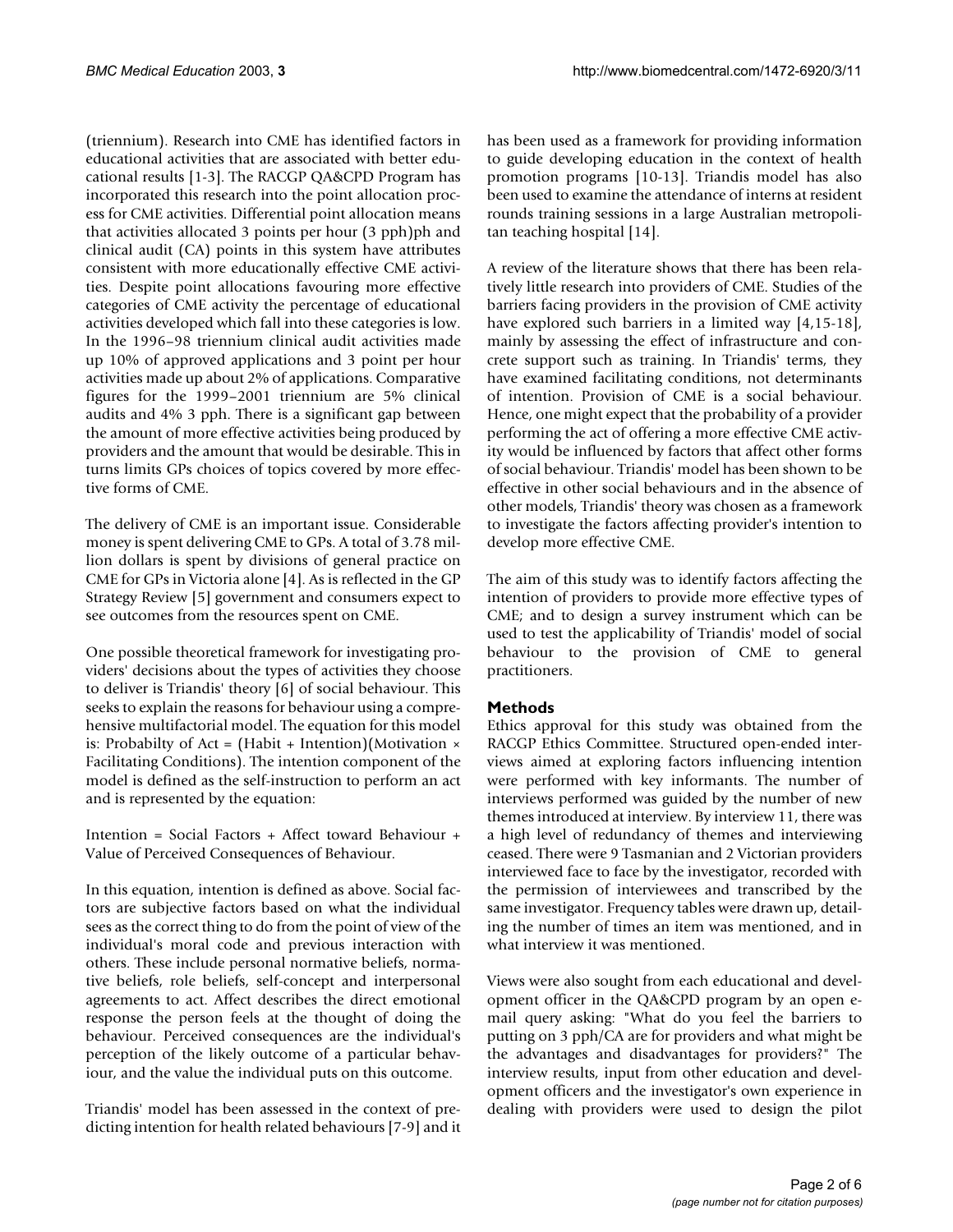survey instrument. The instrument included eight demographic items.

Themes from the interviews were not used if:

• The item came from a very specific scenario. For example, the RACGP training program is concerned almost exclusively with GP registrar training so one item dealing with this aspect from an interview with a training program staff member was not used.

• The item was too universal eg almost all interviewees suggested that more time would facilitate CME delivery.

• The item was suggested by < 3 interviewees, and its use was not supported by the feedback of other education and development officers or the investigator's experience with providers.

• The item was close in content to another that was used.

In stage two, the pilot instrument and a debriefing questionnaire (see Box 1 [Additional File 1]) were distributed to 25 providers selected randomly from the RACGP QA&CPD Program database. This database classifies providers according to the type of organisation they represent, into 13 categories (Diagnostic Services, Divisions of General Practice, Educational Institution, Government Agency, GP Association, GP Group, Health Organisation, Hospitals, Medical Colleges, Pharmaceutical Companies, RACGP, Universities, Other CME Providers). Diagnostic services refer mainly to radiology and pathology providers. Divisions of general practice are regional organisations for GPs, largely funded by the government, with the aim of supporting general practice and through this, improving health outcomes in their local area. GP groups refer to small groups of GPs who meet for educational purposes, commonly being educational meetings held within practices. The sample frame was of providers who had had an activity approved between 1/7/99 and 31/12/ 99.

## *Statistics*

Analysis was performed in Stata version 7.0. Items that had consistent negative correlations with other items in the same subscale were re-coded, and the following analyses performed:

• Frequency distributions of responses – items were considered for discarding if they were highly skewed;

• Inter-item correlation – any item with a Pearson's product moment correlation of <0.2 was considered for discarding;

• Item-total correlation – items whose correlation with the total of their subscale was <0.2 were considered for discarding;

• Cronbach's Alpha – this was calculated for each scale of affect, perceived consequences, social factors and intention. Each item was eliminated from its scale in turn. If alpha increased significantly when the item was omitted, the item was considered for discarding.

The criteria by which items were eliminated were:

- poor performance on all 4 analyses;
- very highly skewed responses;.
- poor performance on 2 or more analyses, if the elimination improved Cronbach's alpha.

The results of this analysis and the questionnaire feedback were used to design the final survey instrument.

## **Results**

Five male and six female key informants were interviewed. They were representative of the following provider types: RACGP (1), hospitals (2), health organisations (2), divisions of general practice (2), GP association (Rural Doctor's Association) (1), government department (1), pharmaceutical companies (2). Three were practicing GPs. Key findings from the interviews are given in Box Two [see Additional File 1]. The frequency tables in full are given in Additional File 2.

The response rate for the pilot was 13/25 (52%). All respondents provided written feedback. Responders and non-responders were similar in their gender breakdown (38% male responders, 33% male non-responders). Responders were representative of all provider types, except diagnostic services, educational institutions and the RACGP, and all states were represented except the ACT, NT and overseas providers.

The pilot instrument took between 5 and 25 min to complete (mean of 10.5 minutes, standard deviation 5.5 minutes). Three respondents said the questionnaire was right, 3 too long. All respondents accurately described what the questionnaire was about. Most respondents thought that instructions were clear, though two noted that the repetition of scales was too much. All respondents were satisfied with the information given with the cover letter to the questionnaire. No questions caused any irritation or uncomfortable feelings in respondents. As a result of item analysis, 8 items were eliminated from the pilot instrument (Box 3 [see Additional File 1]).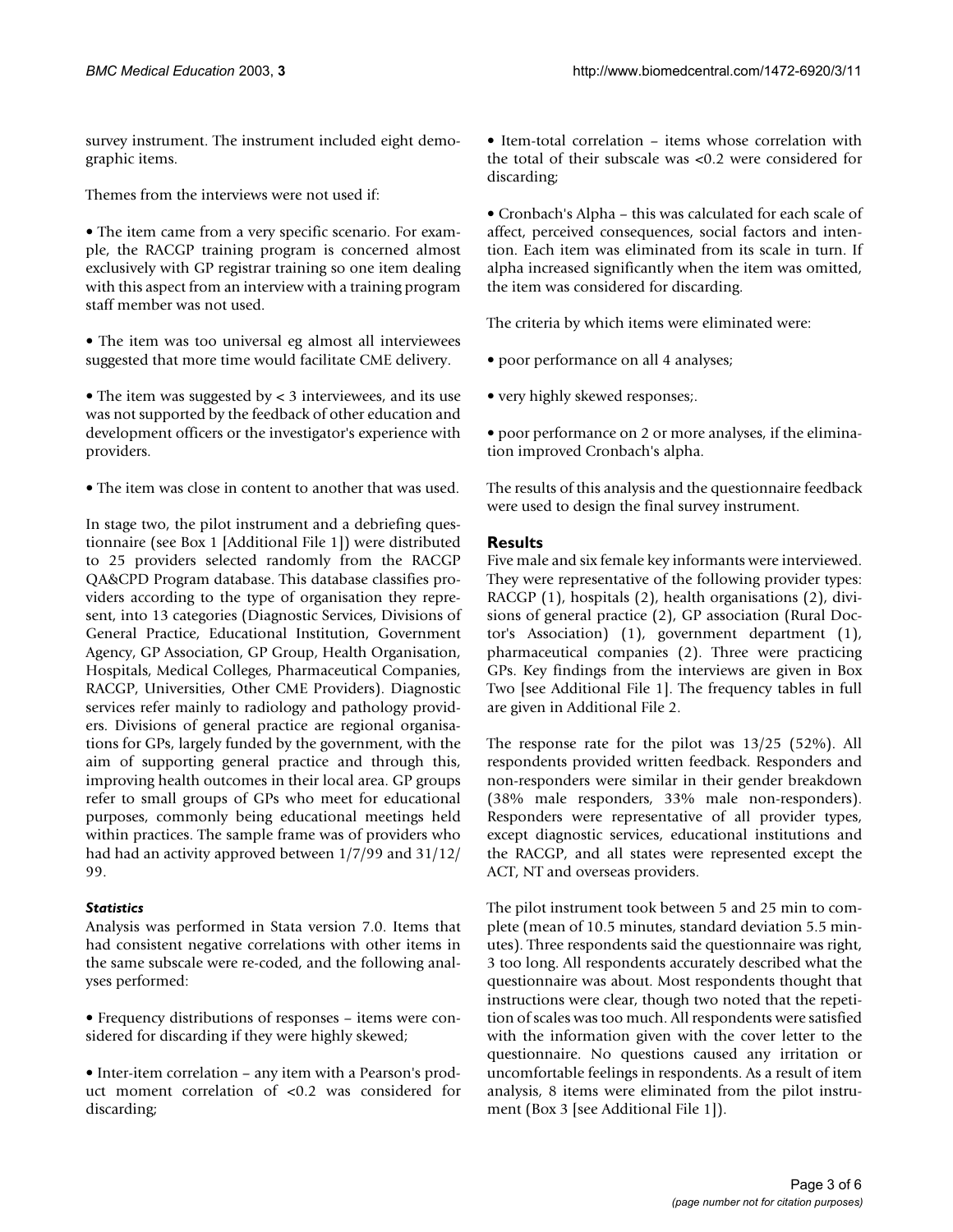Of the respondents,  $46\%$  (n = 11) had been involved in providing one or more 3-pph activity (median number of activities = 3). 31% had been involved in designing or producing clinical audit activity (median = 2). A high proportion had a background in education (77%).

Twenty-three percent of respondents were GPs. Fifty-four percent of respondents were in the age range 31–45 years, 38% in the range 46–60, and 8% in the 18 to 30 range.

The final instrument [see Additional File 3] of 49 items consisted of:

• 8 items measuring background information (gender, age, whether they are a GP, whether they have a background in education, number of 3 pph and clinical audit activities in which they have been involved.)

- 6 items measuring intention
- 17 items measuring social factors
- 13 items measuring perceived consequences
- 5 items measuring affect

Examples of items from each scale are given in box four [see Additional File 1].

## **Discussion**

## *The Qualitative Data*

The qualitative data from the interviews demonstrate clear themes. Overall, the intention of the interviewed providers to produce 3 pph or CA activities in the future was low. This was despite the fact that provision of CME was a high priority for the organisations to which the interviewees belonged. Interestingly, there was much weaker agreement with considering CME as part of the occupational role of the individuals, despite the priority CME has within their organisations. Individuals with an educational background felt that this was an important influence on their decision-making in CME provision. Most providers had made no commitments to other people to put on 3 pph or CA activities.

Most providers (8/11) nominated staff or management in their organisation as people who would affect decisions about types of education activities to produce. This underlines the importance of the culture of CME within organisations as a factor. GPs themselves were also frequently listed, giving yet another potential way of influencing intention by influencing the demand for more effective activities from GPs. Divisions of general practice were by far the most influential outside organisations that would influence other providers. At a state level, Divisions are responsible for around 50% of CME for GPs in Australia, so this emphasizes that they are key organisations to influence when trying to improve CME quality. By comparison, the RACGP, despite its QA&CPD Program, was listed by only 3 providers as affecting their decisions. The RACGP may need to address either changing their profile with providers, or working with other organisations to improve CME effectiveness. Throughout interviews, a recurring theme was that of the time pressure individuals were working under and the effect this had on their ability to produce 3 pph and CA activities. The extra work involved was a major concern and concern and anxiety were common affects reported in relation to producing 3 pph and CA activities. Time and extra work were very clear disadvantages raised when exploring perceived consequences. This is also reflected in the fact that being organised was a key feature of the type of person individuals expected to be involved in 3 pph and CA provision.

Most providers felt that a big advantage of 3 pph and CA would be in getting GPs to attend CME. Commercial providers such as pharmaceutical companies then felt that this was worthwhile in terms of marketing advantage and accessing GPs: "we can sell more product". Only 4/11 interviewees raised improved educational outcomes as an advantage, which is of concern given that this perceived consequence has in the past been a key feature of how the QA&CPD Program promoted 3 pph and CA activities to GPs and providers.

The investigator performing the interviews worked as an educational and development officer for the RACGP QA&CPD Program in Tasmania. When selecting key informants, selections were made from outside Tasmania to ensure that the sample included informants who had not been previously exposed to the investigator's opinions. It also meant that potential differences in providers from another state could be identified. Victorian interviews were done last. The degree of redundancy and the lack of new items resulting from these last two interviews, indicates that there was actually little difference between providers in at least Victoria and Tasmania, and made further interviews in other states unlikely to yield significant new information.

## *Questionnaire Analysis*

Respondents to the pilot sample a mix of provider types, state of origin and experience level in providing CA and 3 pph activities, which was helpful when using the pilot data to produce a final survey instrument.

Most items eliminated (19, 24, 34, 36, 40, 41, 42, 43) were measures of social factors. Item 19 was designed to measure the effect of competition from other organisations on normative belief, but it performed poorly. This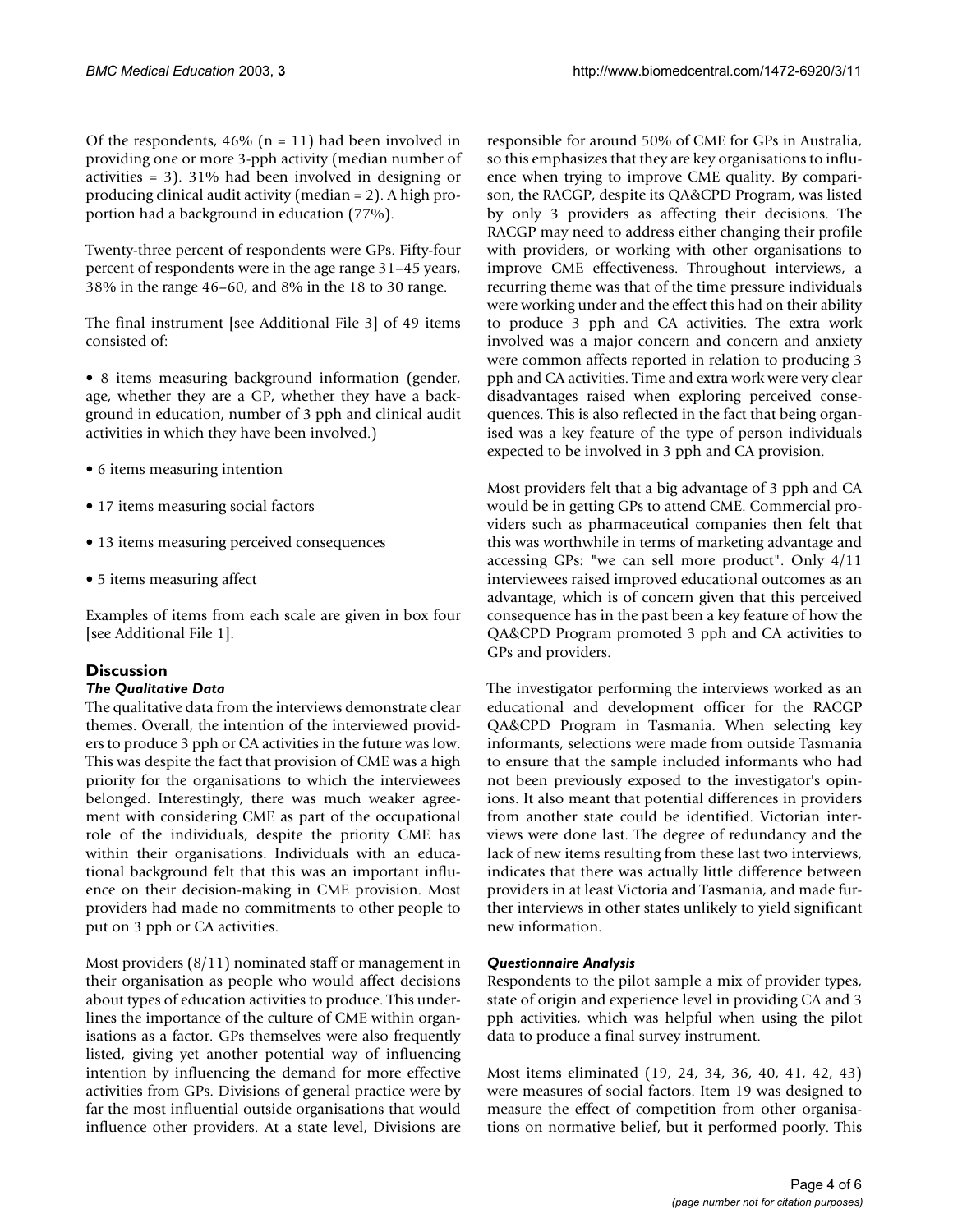<span id="page-4-0"></span>**Table 1: Cronbach's Alpha for Each Scale After Elimination of Poorly Performing Items.**

| <b>Scale</b>                  | <b>Cronbach's Alpha</b> |
|-------------------------------|-------------------------|
| Intention                     | 0.6811                  |
| Social Factors                | 0.9195                  |
| <b>Perceived Consequences</b> | 0.7602                  |
| Affect                        | 0.8607                  |
| Total                         | 0.9276                  |

may be because it deals with aspects of organisational rather than individual performance. The original item came from an interview with a person in a commercial organisation and so may lack meaning in the broader context of organisations providing CME which include high numbers of not-for-profit organisations. Thirty-eight percent (5/13) of respondents chose the neutral response to item 24 which dealt with colleagues perception of providers of 3 pph/CA as workaholics. The item has content validity and there is no obvious explanation for its poor performance. Item 34 dealing with importance of quality of education was highly skewed towards a positive result and had little discriminatory power. The most likely explanation for this is that most providers were unlikely to feel that the quality of their activities was unimportant (and be unlikely to admit this even if they felt so).

Items 36, 40, 41,42 and 43 were all from the subscale of self-concept. A negative response to items 41,42, 43 and to a lesser extent 36 would have required an admission of lack of ability (conscientiousness, competence, flexibility and organisational ability); this could explain why there were no negative responses for these items and the skewed response distribution reduced the usefulness these items. Item 40 was less skewed, but performed poorly in other analyses. This item, designed to measure tolerance to bureaucracy, may not have been sufficiently explicit, or such tolerance may not be a component of self-concept.

The concerns about questionnaire length and formatting were addressed by reducing the number of items, changing the format and reducing the redundancy in the instructions, to maintain clarity but at the same time improve readability.

Table [1](#page-4-0) gives the Cronbach's alpha for each subscale of the pilot instrument after the elimination of poorly performing items, showing that the inter-item consistency of the survey instrument was high. Reliability was assessed by examining internal consistency i.e. by Cronbach's alpha, rather than by test-re-test reliability as the logisitics of getting a high enough response rate within a reasonable time with a lengthy questionnaire precluded the latter approach.

The changes discussed above were used to produce the final survey instrument for use in further research [see Additional File 3].

In the past the QA&CPD Program has mainly addressed the issue of increasing the availability of more effective forms of continuing education activity such as 3 pph and clinical audit by promoting their educational effectiveness and by training providers in educational principles and how to produce these types of activity. The material obtained from the interviews with providers, and further investigated with the pilot survey, indicate that there are potentially many factors involved in the decisions that providers make regarding the type of continuing medical educational activity they choose to produce. Box 4 [see Additional File 1] gives some examples of items exploring potential factors.

The intention to produce more effective forms of CME may be influenced by a diverse range of issues, in all categories of Triandis' model for intention. To enable or influence providers to provide these more effective forms of CME, organisations concerned with CME provision to GPs may have to widen the methods used in working with providers towards this end. While the qualitatitive data are supportive of Triandis model being a potential model to examine the intention of providers to provide more effective forms of CME, the numbers in the survey are low and further research is needed both to validate the final survey instrument in a wider and larger sample of providers; and to test the hypothesis that Triandis'model for intention applies to the intention to deliver more effective forms of CME. This study has focussed on intention alone. Further research is needed to identify and measure the other determinants of behaviour according to Triandis model, namely habit, motivation and facilitating conditions.

This study was performed on Australian providers working within the Australian system of CME provision. The behavioural intention in the Australian context is the intention to provide 3 pph and clinical audit activities. Nonetheless, it is likely that many of the issues raised regarding how providers choose methods of CME delivery will apply to providers working in other settings. An example of this is the concern with time availability, raised by Australian providers but also by providers in the UK and Canada [17,18].

## **Conclusions**

We identified a range of potential factors influencing the intention of providers to provide more effective forms of